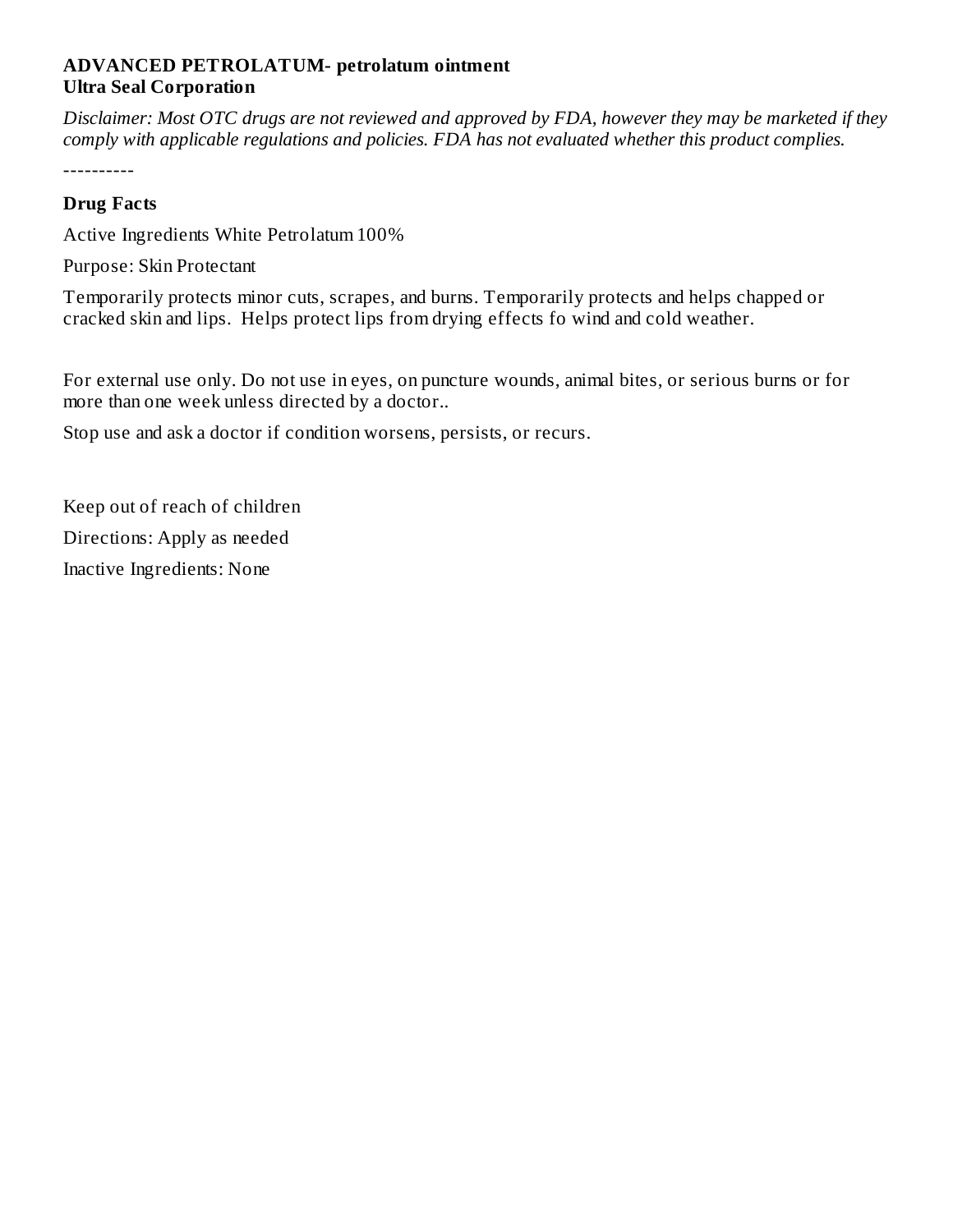

| <b>Drug Facts</b> (continued)                                                                                                        |
|--------------------------------------------------------------------------------------------------------------------------------------|
| Warnings:<br>For external use only                                                                                                   |
| Do not use<br>in eyes<br>on puncture wounds,<br>animal bites or serious burns<br>for more than 1 week<br>unless directed by a doctor |
| Stop use and ask a doctor if<br>condition worsens, persists<br>or recurs                                                             |
| Keep out of reach of children.<br>ingested, contact a Poison<br>Control Center right away.                                           |
| <b>Directions:</b><br>apply as needed                                                                                                |
|                                                                                                                                      |

| <b>ADVANCED PETROLATUM</b><br>petrolatum ointment              |                       |                    |                          |               |                 |
|----------------------------------------------------------------|-----------------------|--------------------|--------------------------|---------------|-----------------|
|                                                                |                       |                    |                          |               |                 |
| <b>Product Information</b>                                     |                       |                    |                          |               |                 |
| Product Type                                                   | <b>HUMAN OTC DRUG</b> | Item Code (Source) |                          | NDC:42213-042 |                 |
| <b>Route of Administration</b>                                 | <b>TOPICAL</b>        |                    |                          |               |                 |
|                                                                |                       |                    |                          |               |                 |
|                                                                |                       |                    |                          |               |                 |
| <b>Active Ingredient/Active Moiety</b>                         |                       |                    |                          |               |                 |
| <b>Ingredient Name</b>                                         |                       |                    | <b>Basis of Strength</b> |               | <b>Strength</b> |
| PETROLATUM (UNII: 4T6 H12BN9U) (PETROLATUM - UNII:4T6 H12BN9U) |                       |                    | PETROLATUM               |               | $1 g$ in $1 g$  |
|                                                                |                       |                    |                          |               |                 |
| <b>Inactive Ingredients</b>                                    |                       |                    |                          |               |                 |